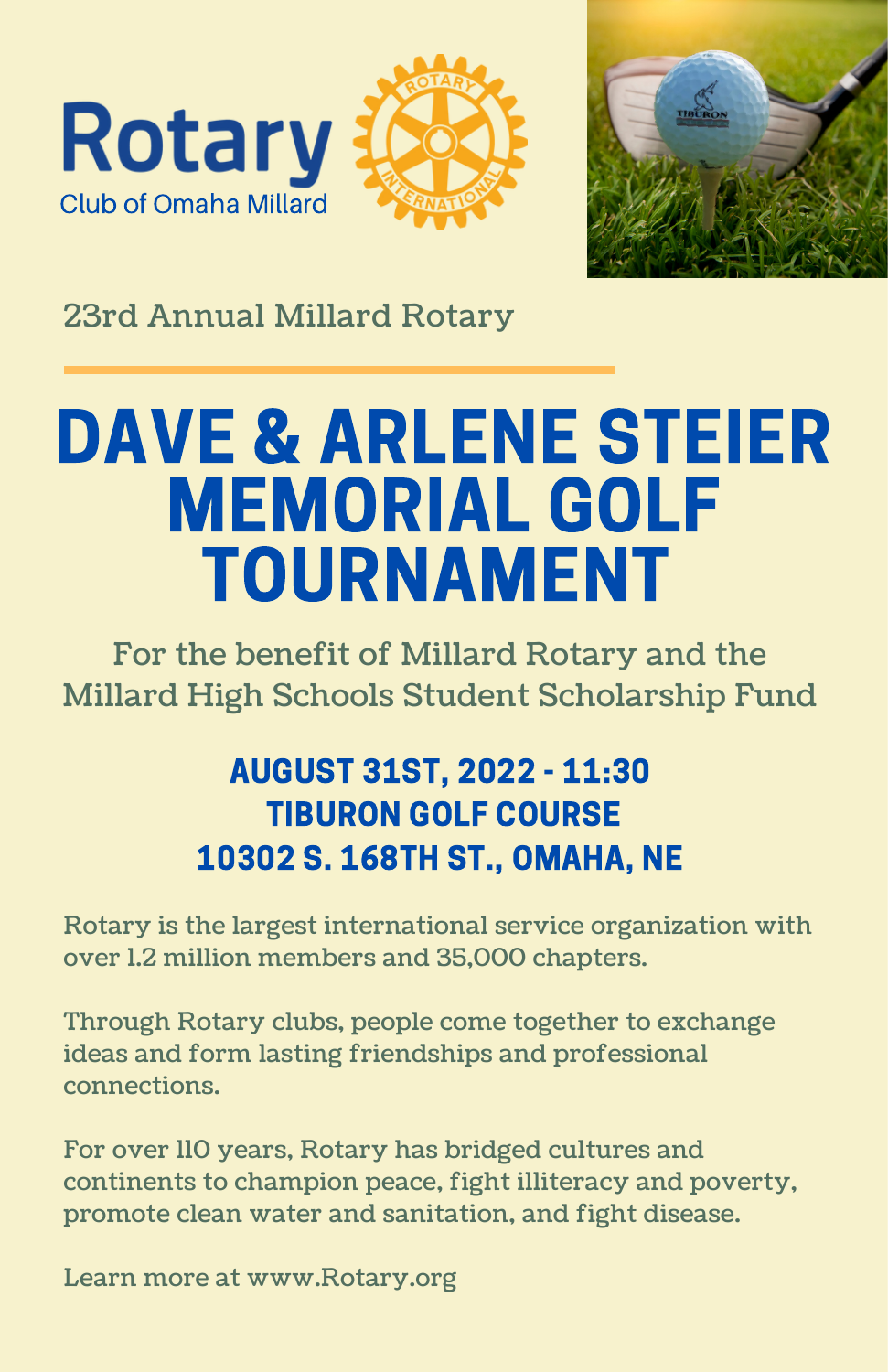



# READY TO SUPPORT YOUR COMMUNITY?

To make this event a success we need a tremendous turnout of golfers and non-golfers alike. Please get your foursome signed up early and if you don't like to golf please come socialize for dinner, raffle, and silent auction.

Each year we give out and raffle off dozens of prizes. If you have something you can donate to this great cause please consider doing so. It truly makes a difference in our community. With your donation, you will receive recognition at the event, your name on your donated item, and a mention in a Rotary meeting for your contribution. Please include business cards or flyers to be placed with your donation.

Typical donated items; gift baskets, golf items, wine, gift cards, promotional items, event tickets, etc.

# WHAT TO EXPECT THE DAY OF THE SCRAMBLE

10;30 am Registration Begins Lunch Specials Available in the Pub Purchase String & Mulligans Raffle Ticket Sales & Silent Auction Open Warm-up on Driving Range & Putting Green

11:30 am Shotgun Start for the Tournament

5;00 pm Dinner Served

5:30 pm Winners Announced Flight Awards, Pin Prizes, Raffle Prizes, Silent Auction

### Questions? Contact Jason Linde at (402) 619-8007 or via email at Jason.Linde@greatwesternbank.com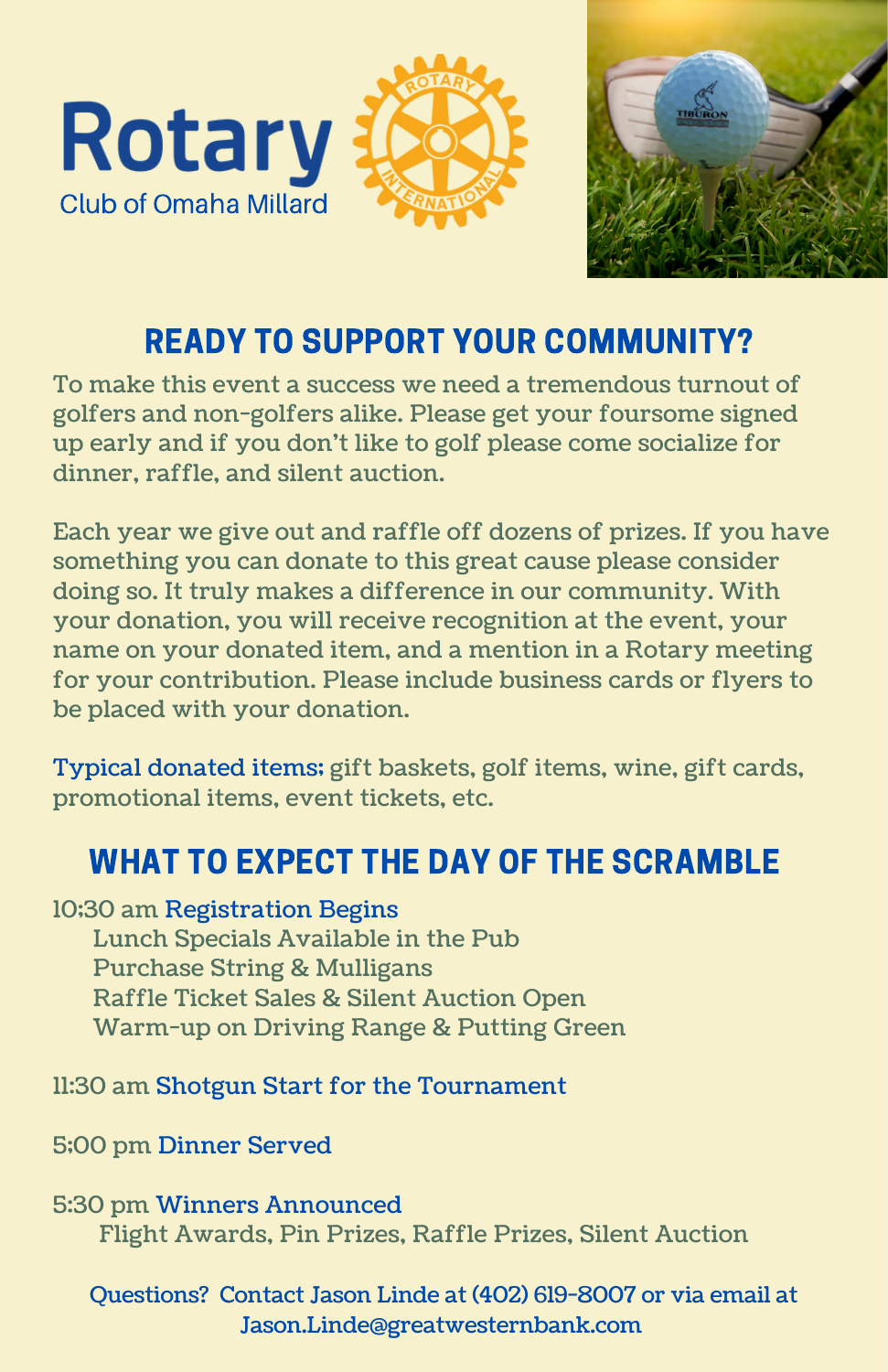





## READY TO GET INVOLVED?

#### Platinum Sponsor (limit 1) \$2,500

4 golfers, dinner, company banner/signage throughout event, company logo on welcome bags, company logo displayed on tables at dinner, hole sponsor sign, advertisement on scorecard & GPS screen.

### Gold Sponsor - Food (limit 1) \$1,500

4 golfers, dinner, a banner at dinner, company advertisement on beverage carts, company logo displayed on tables at dinner, hole sponsor sign, and advertisement on GPS screen.

### Gold Sponsor - Drinks (limit 1) \$1,500

4 golfers, dinner, a banner at dinner, company logo displayed on tables at dinner, company advertisement on beverage carts, hole sponsor sign, and advertisement on GPS screen.

### Silver Sponsor  $$1,000$

4 golfers, dinner, company banner/signage through the event, option to include advertising item in welcome bags, hole sponsor sign, company logo displayed on tables at dinner, and advertisement on GPS screen.

### Bronze Sponsor **\$750**

4 golfers, dinner, company name/logo displayed on tables at dinner, and hole sponsor sign.

### Hole Sponsor \$150

Company name/logo displayed prominently at one hole, signage provided by Millard Rotary.

### Questions? Contact Jason Linde at (402) 619-8007 or via email at Jason.Linde@greatwesternbank.com